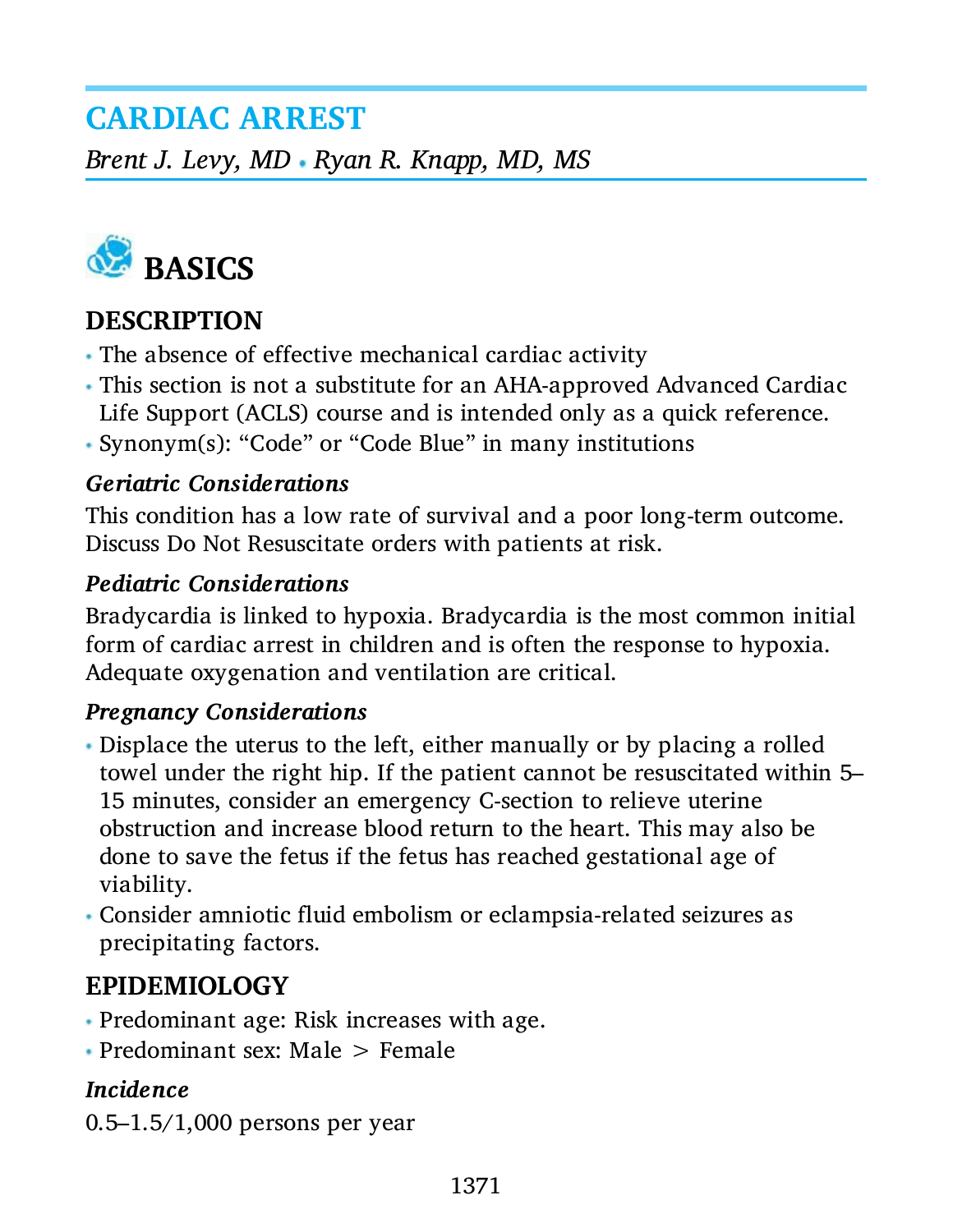## **ETIOLOGY AND PATHOPHYSIOLOGY**

- Asystole (confirm in 2 leads)
- Ventricular fibrillation (VF)
- Pulseless ventricular tachycardia (VT)
- Pulseless electrical activity (PEA)
- Consider possible reversible causes (6 Hs and 5 Ts):
	- Hypoxia, hypovolemia, hyper- and hypokalemia,  $[H^+]$  (acidosis), hypothermia, hypoglycemia
	- Cardiac tamponade, tension pneumothorax, thrombosis (pulmonary embolism, myocardial infarction [MI]), toxins (medications and overdoses), trauma

## **RISK FACTORS**

- Male gender
- Advanced age
- Hypercholesterolemia
- HTN
- Cigarette smoking
- Family history of atherosclerosis
- Diabetes
- Cardiomyopathy
- Prolonged QT

## **COMMONLY ASSOCIATED CONDITIONS**

- Coronary artery disease/acute coronary syndrome (ACS) (cardiac arrest may be presenting symptom)
- Valvular heart disease
- HTN
- Pulmonary embolism



- Loss of consciousness secondary to CNS hypoperfusion
- Absence of pulses in large arteries
- Apnea or agonal breathing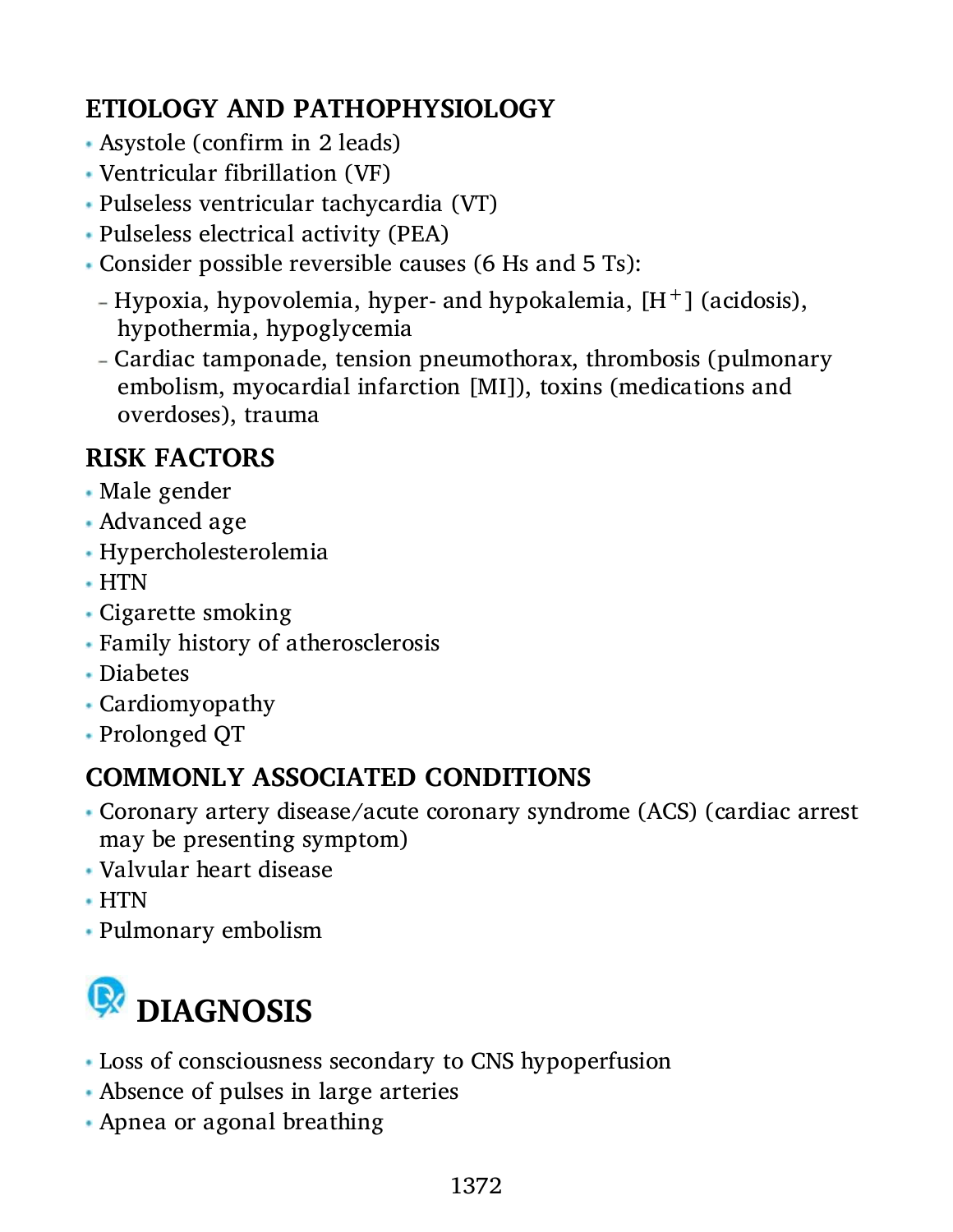Cyanosis or pallor

## **HISTORY**

- Witnessed vs. unwitnessed
- Approximate downtime
- Initial resuscitation efforts and response
- History or risk factors
- Associated trauma
- Do Not Resuscitate (DNR)/Do Not Intubate (DNI) status

## **PHYSICAL EXAM**

- Check for pulses.
- Check lungs (i.e., did patient have respiratory decline prior to cardiac decline?).
- Check for signs suggesting possible reversible causes:
	- Check for dialysis shunt: Patients on dialysis are at increased risk for an electrolyte imbalance that can cause arrest (especially hyperkalemia).
	- Check pupils: May indicate drug overdose (cannot interpret if patient has received atropine).
	- Check for obvious signs of trauma.

## **DIAGNOSTIC TESTS & INTERPRETATION**

Laboratory results have limited value during initial resuscitation.

#### *Initial Tests (lab, imaging)*

- Fingerstick glucose
- ABG/VBG
- Chemistry and/or electrolyte panel
- Blood type and cross, if indicated
- Cardiac enzymes (troponin, CK, CK-MB)
- CBC with platelets
- Drug levels, if indicated (toxicology screen, acetaminophen/aspirin levels, history of specific medication (e.g., digoxin, antiepileptics)
- Consider:
	- RUSH (Rapid Ultrasound in SHock) exam to evaluate "the pump, tank, and pipes" to guide resuscitation  $(1)[C]$  $(1)[C]$  $(1)[C]$ .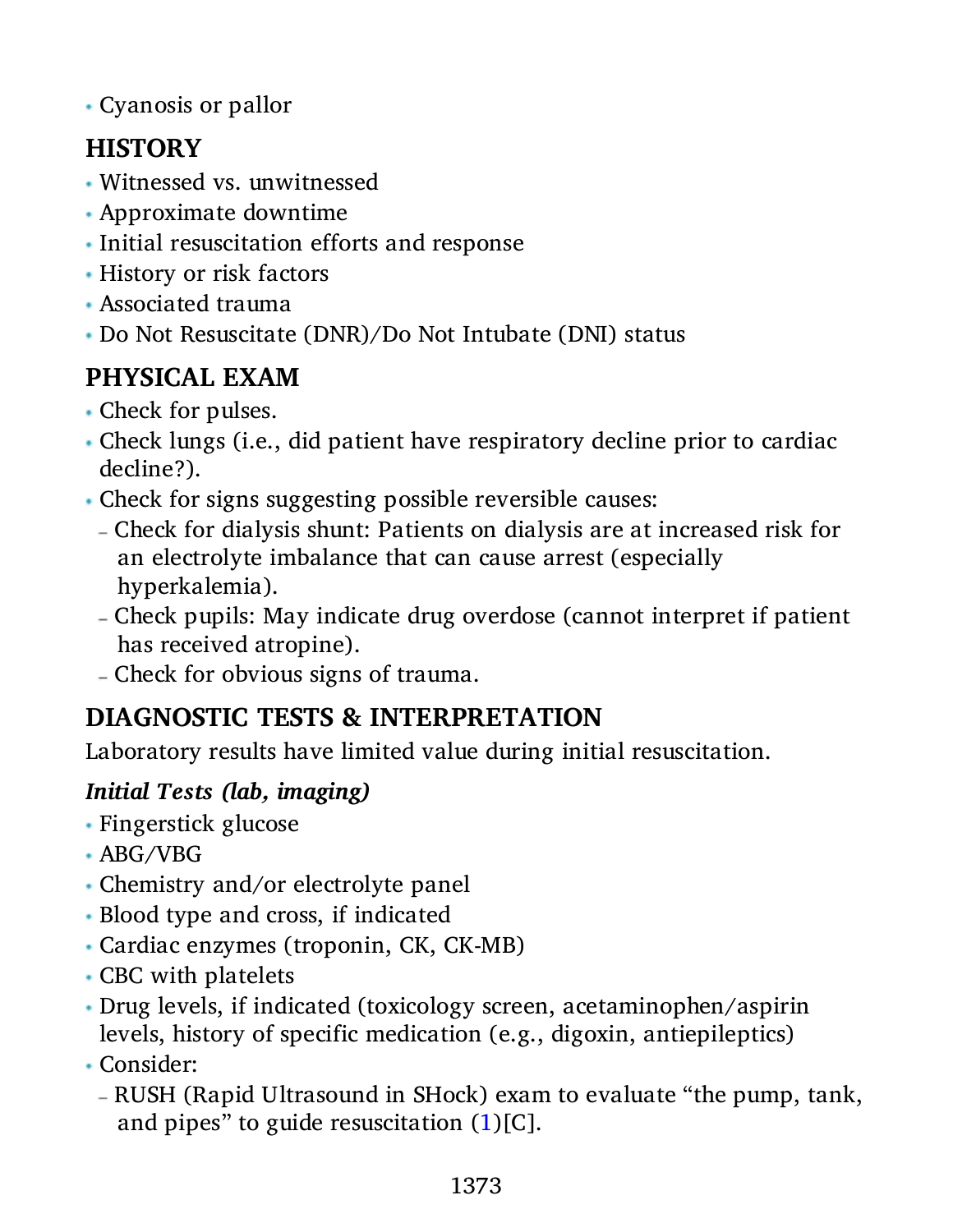- Perform emergency echocardiogram for pericardial effusion, assessment of cardiac motion, presence of intraventricular clot.
- Chest x-ray for endotracheal tube (ET) placement, pneumothorax
- Once stabilized, consider a CT scan of the brain.

#### *Diagnostic Procedures/Other*

- Obtain access:
	- Peripheral IV as close to central circulation as possible (preferred)
	- Intraosseous if no venous access.
	- Consider central venous acces if unable to achieve alternative access; femoral approach preferred to minimize interruptions in CPR
	- Many medications may be administered by endotracheal tube if access is otherwise unobtainable (double dose and flush with saline).
- Airway management/intubation
- Needle decompression/chest tube for pneumothorax
- Pericardiocentesis for cardiac tamponade
- ECG



- C-A-B (Circulation, Airway, Breathing). Use compressions 1st, then check airway and breathing.
- Prompt initiation of high-quality CPR, particularly chest compressions (at least 100 per minute, depth 2 inches in adults, allowing recoil after each compression), and immediate defibrillation (in witnessed VF and pulseless VT but not in PEA) are 1st priority ([2](#page-8-1))[A]:
	- In unwitnessed arrest, complete 2 minutes of CPR before attempting defibrillation ([3](#page-8-2))[A].
	- Capnography should be used to evaluate the efficacy of chest compressions ([2\)](#page-8-1)[A].
	- Avoid excessive ventilation  $(2)[A]$  $(2)[A]$  $(2)[A]$ .
- Establishing IV access, intubation, and medications are 2nd priority.
	- Continue CPR for 1–2 minutes following the return of a potentially perfusing rhythm before stopping for a pulse check, except for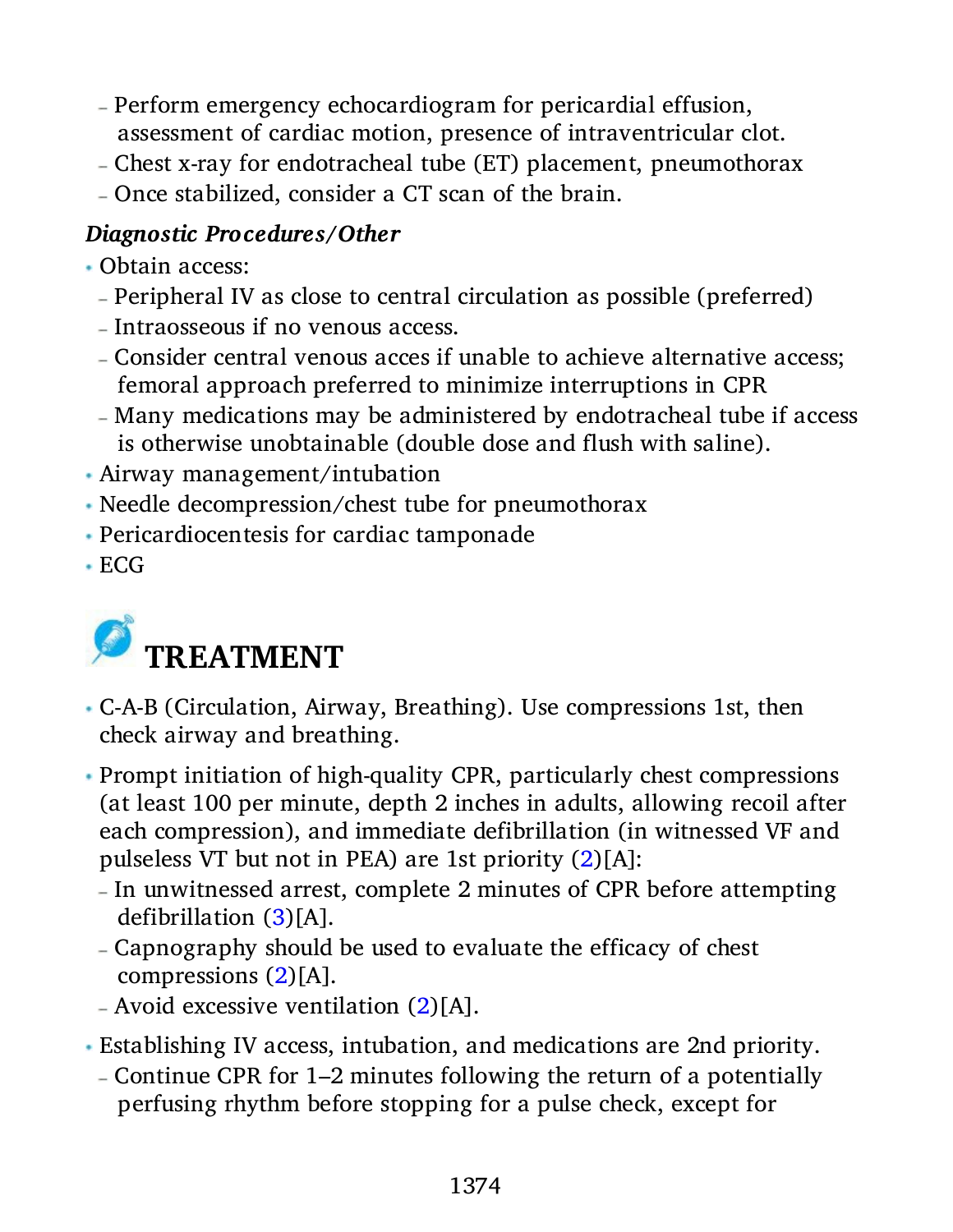witnessed arrest with a prompt return of rhythm following defibrillation.

 Patients with a return of spontaneous circulation (ROSC) should have an ECG and be strongly considered for primary coronary intervention. If not available in your facility, then consider transfer to a hospital with this capacity. Early 12-lead ECG may not demonstrate MI, but this may develop late. Intervention should not be delayed in the appropriate setting.

#### **GENERAL MEASURES**

- Perform CPR: 100/min, allowing for chest wall recoil, with minimal interruptions ([4](#page-8-3))[B]
- Sequence should be:
	- $-CPR$
	- Rhythm check
	- Resume CPR
	- Shock/Meds (charge defibrillator and administer drugs during CPR)
	- Continue CPR (after shocking) for 5 cycles before rechecking rhythm (repeat as needed) ([4](#page-8-3))[B]
- In VF/pulseless VT, 1 shock should be delivered, then continue sequence above  $(4)[B]$  $(4)[B]$  $(4)[B]$ :
	- Monophasic automatic external defibrillators (AEDs) initial and subsequent shocks at 360 J
	- Biphasic AEDs:
		- 150–200 J for biphasic truncated exponential waveform
		- 120 J for rectilinear biphasic waveform
		- If not specified on the biphasic defibrillator, use default of 200 J.
	- Subsequent shocks should be the same or higher energy.
	- Pediatric manual defibrillation energy should be initial dose of  $2 J/kg$ for the 1st attempt, followed by 4 J/kg for the next attempt. Increase energy with subsequent attempts, but do not exceed 10 J/kg or maximum adult dose.
- Consider possible causes of VT/VF, including hypoxia, hyperkalemia, hypokalemia, preexisting acidosis, drug overdose, and hypothermia.
- Administer 100% oxygen by bag-valve-mask or ETT.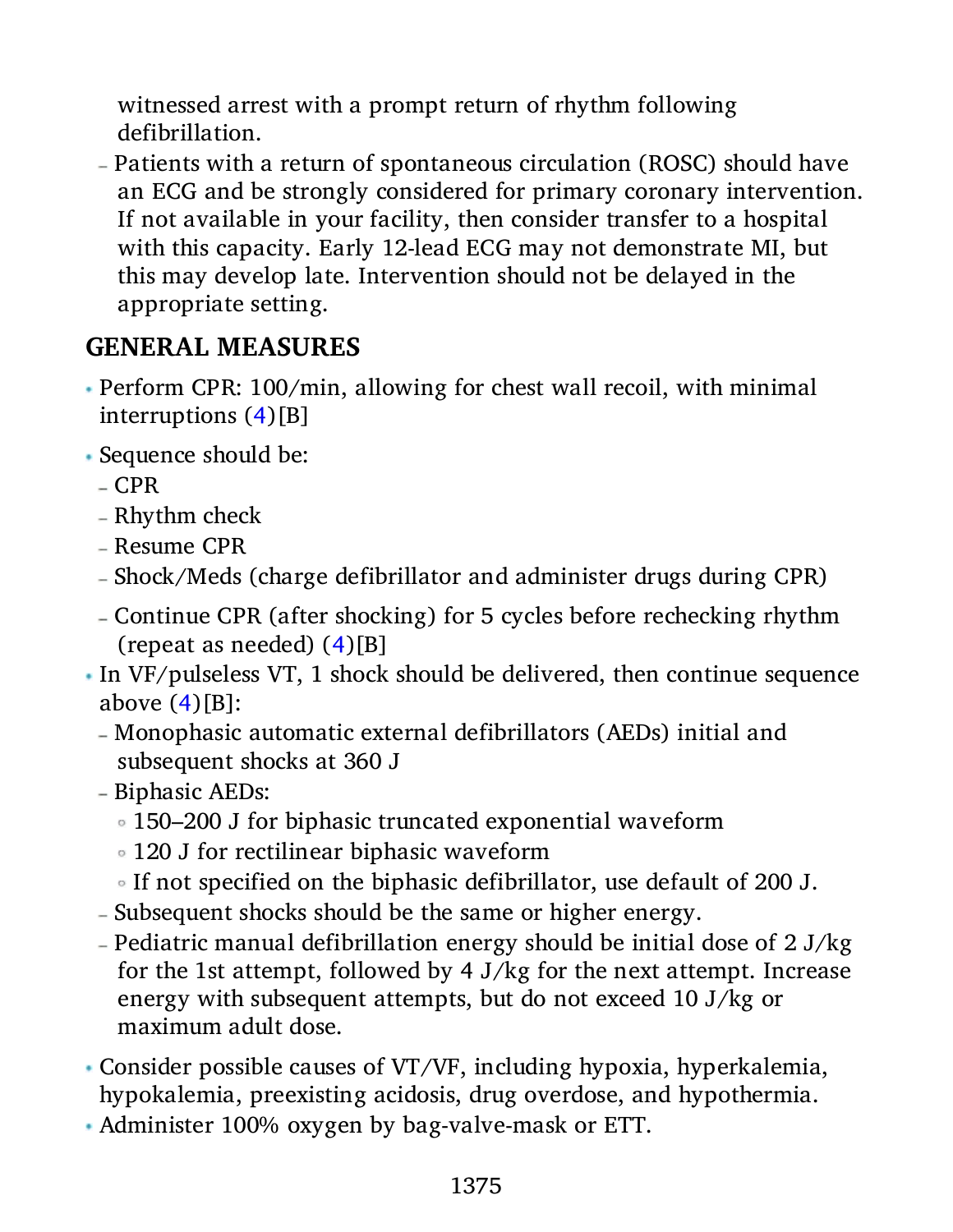- IV and IO are the preferred methods of medication administration, followed by ET.
- Start IV lines as close to the heart as possible. Large-bore peripheral lines can deliver fluid more quickly than a triple-lumen catheter.
- Use an end-tidal  $CO_2$  monitor to assess gas exchange, if available.

Capnography is the test of choice to assess ET tube placement, as esophageal intubation will produce a very low end-tidal CO $_2$  and

requires proper reintubation [\(2\)](#page-8-1). The use of sodium bicarbonate will increase ET-CO<sub>2</sub> levels.

 Consider a termination of efforts if no reversible underlying cause is found. Consider patient's age, comorbid conditions, and length of downtime to help guide decision making.

#### **MEDICATION**

#### *First Line*

- Vascular access for medications: IV or intraosseous
- Consider medications after initiation of CPR and defibrillation attempt; medications should be administered during CPR as soon as possible following a rhythm check.
- Epinephrine: 1 mg IV q3–5min ([4](#page-8-3))[B] or vasopressin 40 U IV single dose ([4](#page-8-3))[B] (can be used once in lieu of the 1st or 2nd dose of epinephrine in VT or VF, but not in PEA):
	- Vasopressin is not recommended in children.
	- Pediatric dose of epinephrine:  $0.01 \text{ mg/kg}$
- Magnesium sulfate: 1–2 g diluted in 10 mL  $D<sub>5</sub>W$  IV push in suspected torsades de pointes ([4](#page-8-3))[B]:
	- Magnesium is relatively contraindicated in renal failure, but given the consequences of not correcting this rhythm, contraindication is only relative in this setting.
- Antiarrhythmics:
	- Consider if VT/VF is unresponsive to 2–3 shocks and the 1st dose of vasopressor.
	- Amiodarone is the drug preferred by the AHA. Dosing: 300 mg IV push followed by 2nd dose of 150 mg IV  $(4)[B]$  $(4)[B]$  $(4)[B]$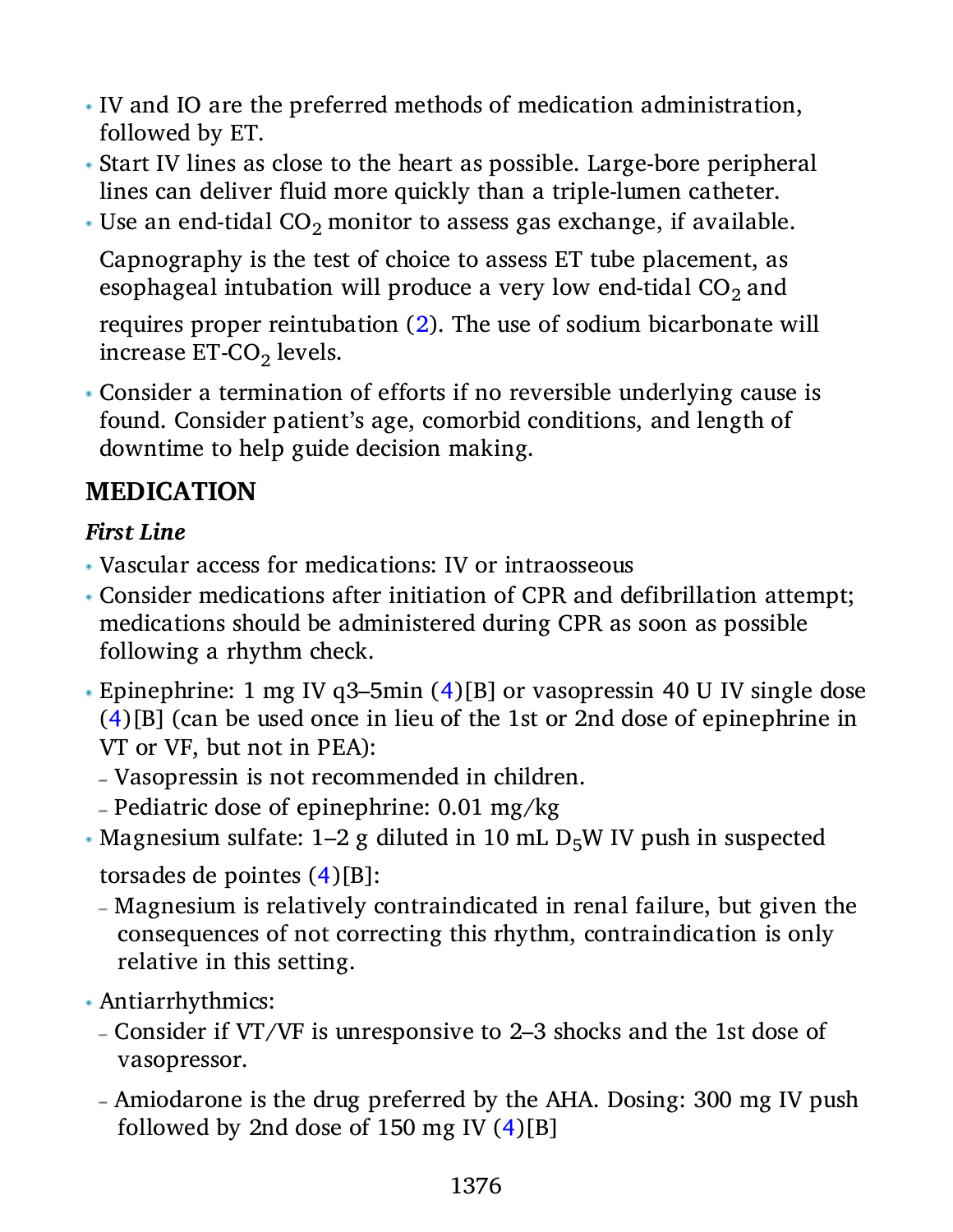- Amiodarone for perfusing tachyarrhythmias: 150 mg over 10 minutes; repeat as needed followed by a maintenance infusion of 1 mg/min for the first 6 hours.
- Lidocaine: Initial dose,  $1-1.5$  mg/kg IV; a repeat loading dose of  $1-1.5$ mg/kg can be given at 5–10-minute intervals if VT/VF persist to maximum dose of 3 mg/kg  $(4)[C]$  $(4)[C]$  $(4)[C]$ , then followed by drip if perfusing rhythm is recovered.
- Endotracheal medications (NAVEL): Narcan, atropine, vasopressin (and Valium), epinephrine, or lidocaine. Each may be placed in 5–10 mL of normal saline or sterile water and given by ET followed by bagging. Dosage should be  $2-2.5 \times$  recommended IV dose. IV or IO is preferred.

#### *Second Line*

- Dopamine: 2–10 mcg/kg/min IV for bradycardia
- Procainamide: 30 mg/min IV in refractory VF/VT (maximum dose: 17 mg/kg) is permissible. However, because the time to a useful level by infusion is so long, it is unlikely to be of benefit in cardiac arrest, but may be useful in perfusing tachycardias ([4\)](#page-8-3)[C].
- Calcium: May be useful in hyperkalemia, ionized hypokalemia secondary multiple transfusions, and  $Ca^+$  channel blocker toxicity; otherwise, no clear benefit is shown.
- High-dose epinephrine: No survival benefit is seen with a high dose (0.1 mg/kg), but it should be considered in exceptional situations, such as *β*blocker or calcium channel blocker overdoses.
- Bicarbonate: 1 mEq/kg IV only in known preexisting bicarbonateresponsive acidosis, hyperkalemia, or to correct widened QRS complex in known responsive overdoses (i.e., tricyclics). Also may be considered in patients with prolonged or unknown downtime [\(4](#page-8-3))[C].

## **ISSUES FOR REFERRAL**

- Consider communication with the medical examiner's office.
- Consider communication with an organ/tissue bank.

## **ADDITIONAL THERAPIES**

Therapeutic hypothermia after resuscitation (to 32–34°C within 6 hours of collapse for 12–24 hours) should be performed if possible. The greatest benefit is seen in VF as initial rhythm and short downtime (<25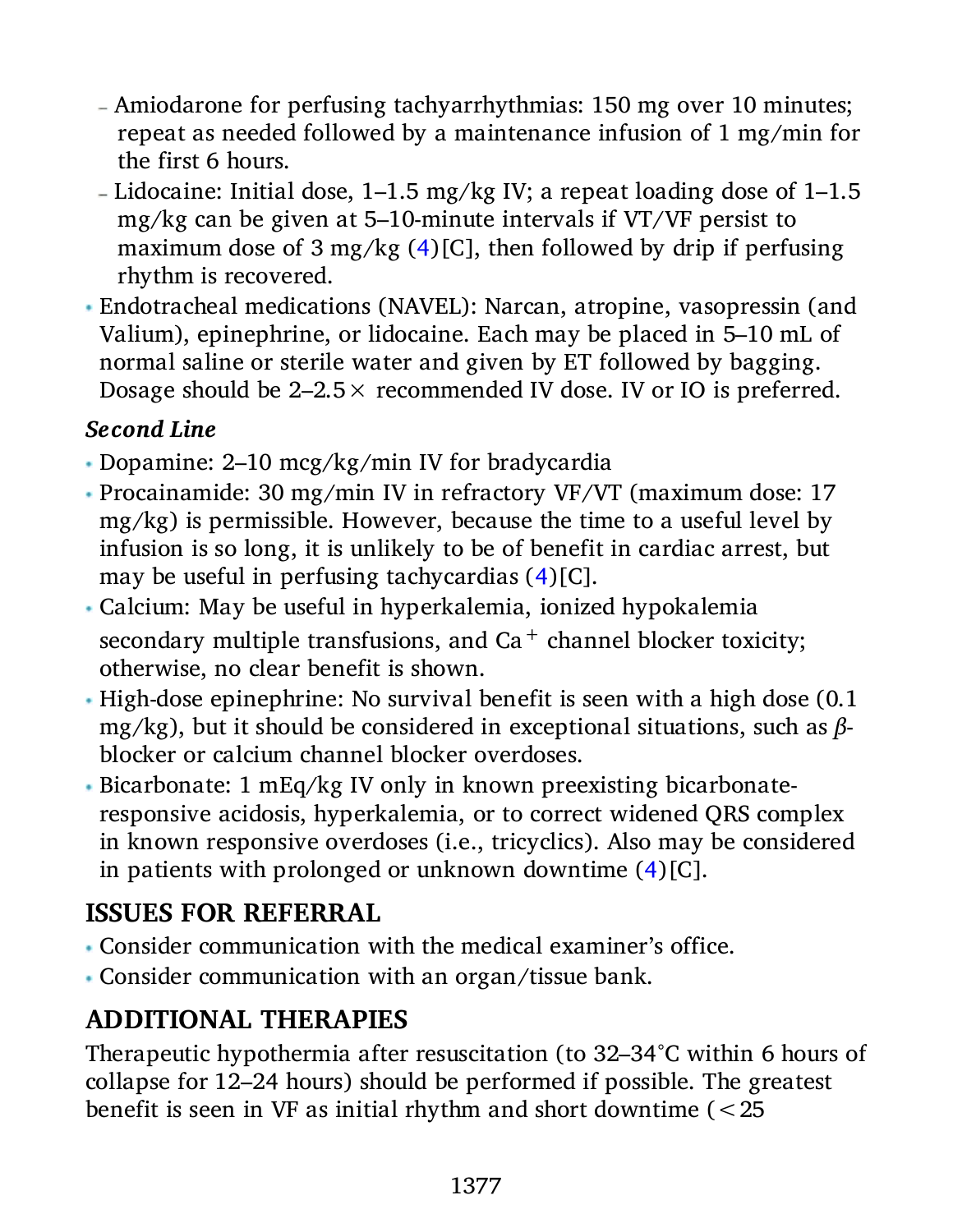minutes), but it should be considered with any patient who has ROSC and coma state ([5\)](#page-8-4).

## **IN-PATIENT CONSIDERATIONS**

#### *Admission Criteria/Initial Stabilization*

- Decreasing the EMS response interval increases survival ([4\)](#page-8-3)[A].
- The home use of automatic external defibrillators does not improve survival ([6\)](#page-8-5).



## **FOLLOW-UP RECOMMENDATIONS**

#### *Patient Monitoring*

- Admit to ICU or CCU on continuous monitoring.
- Consider EEG to assess for nonconvulsive status epilepticus.

## **PROGNOSIS**

- The outcome is related to underlying disease, age, duration of arrest, and other factors.
- The outcome is poor with the following indicators:
	- $-$  >4 minutes to CPR or >8 minutes to ACLS
	- Arrest occurs out of hospital
	- $R$  Resuscitation effort  $>30$  minutes
- $\sim$  17% survive in-hospital arrest.
- $\cdot$   $\sim$ 1–10% survive to leave the hospital in out-of-hospital arrest, varying by geographic region.
- $\cdot$  ~10–15% of those with VF survive.
- If the arrest is out of hospital without a return of vital signs from ALS prehospital care, the patient is unlikely to respond to ED resuscitation efforts.
- If the patient has an ROSC with coma, strongly consider induced hypothermia to improve the neurologic outcome (number needed to treat in  $VF = 6$ ).

## **COMPLICATIONS**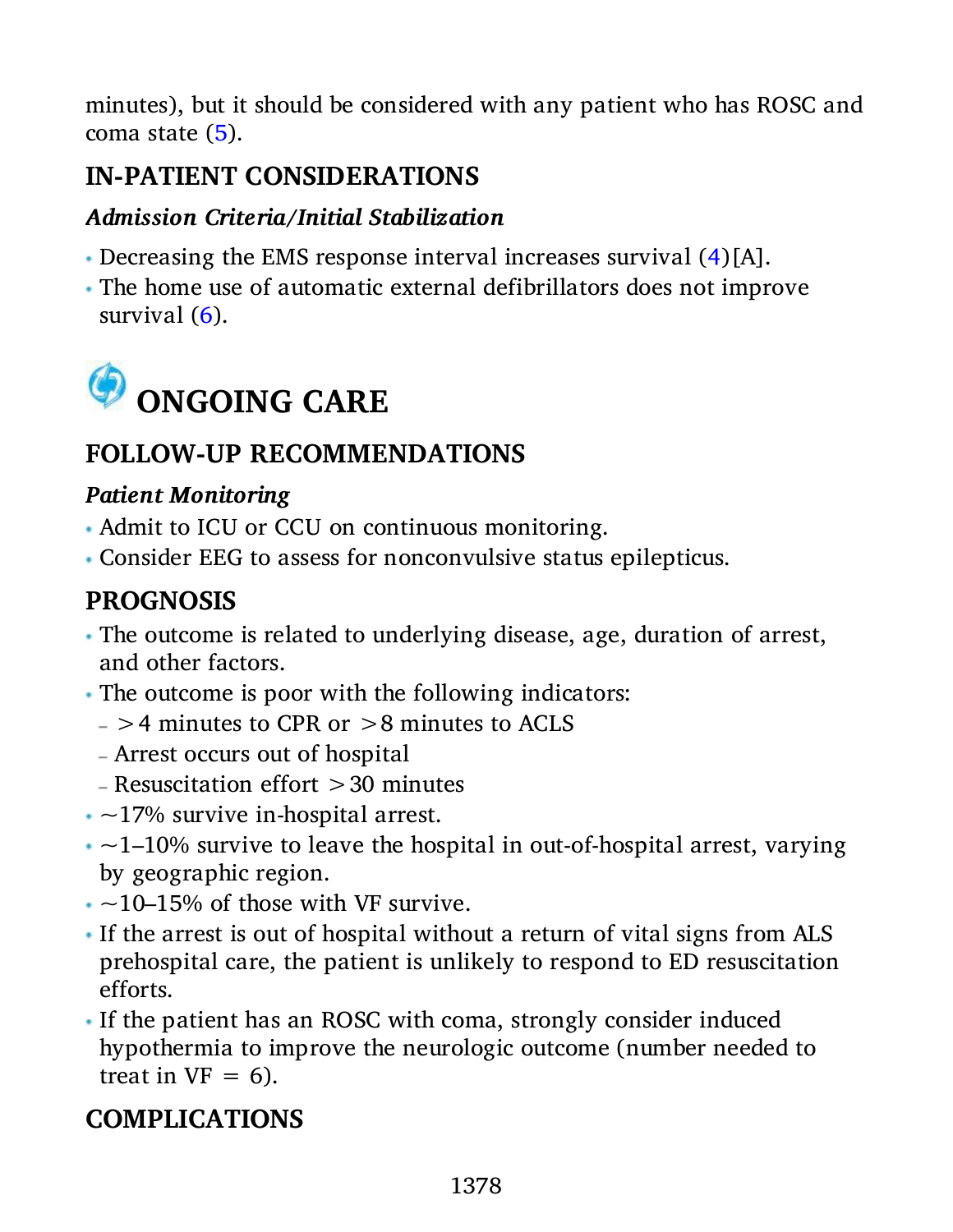- Significant neurologic, hepatic, renal, or cardiac ischemic injury or multiorgan systems failure
- Rib fractures, hemopneumothorax, abdominal organ injury from CPR

# **REFERENCES**

- <span id="page-8-0"></span>1. Perera P, Mailhot T, Riley D, et al. The RUSH exam: Rapid Ultrasound in SHock in the evaluation of the critically ill. *Emerg Med Clin North Am*. 2010;28(1):29–56, vii.
- <span id="page-8-1"></span>2. 2010 American Heart Association Guidelines for Cardiopulmonary Resuscitation and Emergency Cardiovascular Care. *Circulation*. 2010;122(Suppl 3):S685–S767.
- <span id="page-8-2"></span>3. Stiell IG, Nichol G, Leroux BG, et al. Early versus later rhythm analysis in patients with out-of-hospital cardiac arrest. *N Engl J Med*. 2011;365(9):787–797.
- <span id="page-8-3"></span>4. Hypothermia after Cardiac Arrest Study Group. Mild therapeutic hypothermia to improve the neurologic outcome after cardiac arrest. *N Engl J Med*. 2002;346:549–556.
- <span id="page-8-4"></span>5. Testori C, Sterz F, Behringer W, et al. Mild therapeutic hypothermia is associated with favourable outcome in patients after cardiac arrest with non-shockable rhythms. *Resuscitation*. 2011;82(9):1162–1167. Epub 2011 Jun 12.
- <span id="page-8-5"></span>6. Bardy GH, Lee KL, Mark DB. Home use of automated external defibrillators for sudden cardiac arrest. *N Engl J Med*. 2008;358:1793– 1804.

# **ADDITIONAL READING**

- Holzer M. Targeted temperature management for comatose survivors of cardiac arrest. *N Engl J Med*. 2010;363(13):1256–1264.
- Wik L, Hansen TB, Fylling F. Delaying defibrillation to give basic cardiopulmonary resuscitation to patients with out-of-hospital ventricular fibrillation: A randomized trial. *JAMA*. 2003;289:1389–1395.

# **R** SEE ALSO

Algorithm: Coronary Syndrome, Acute